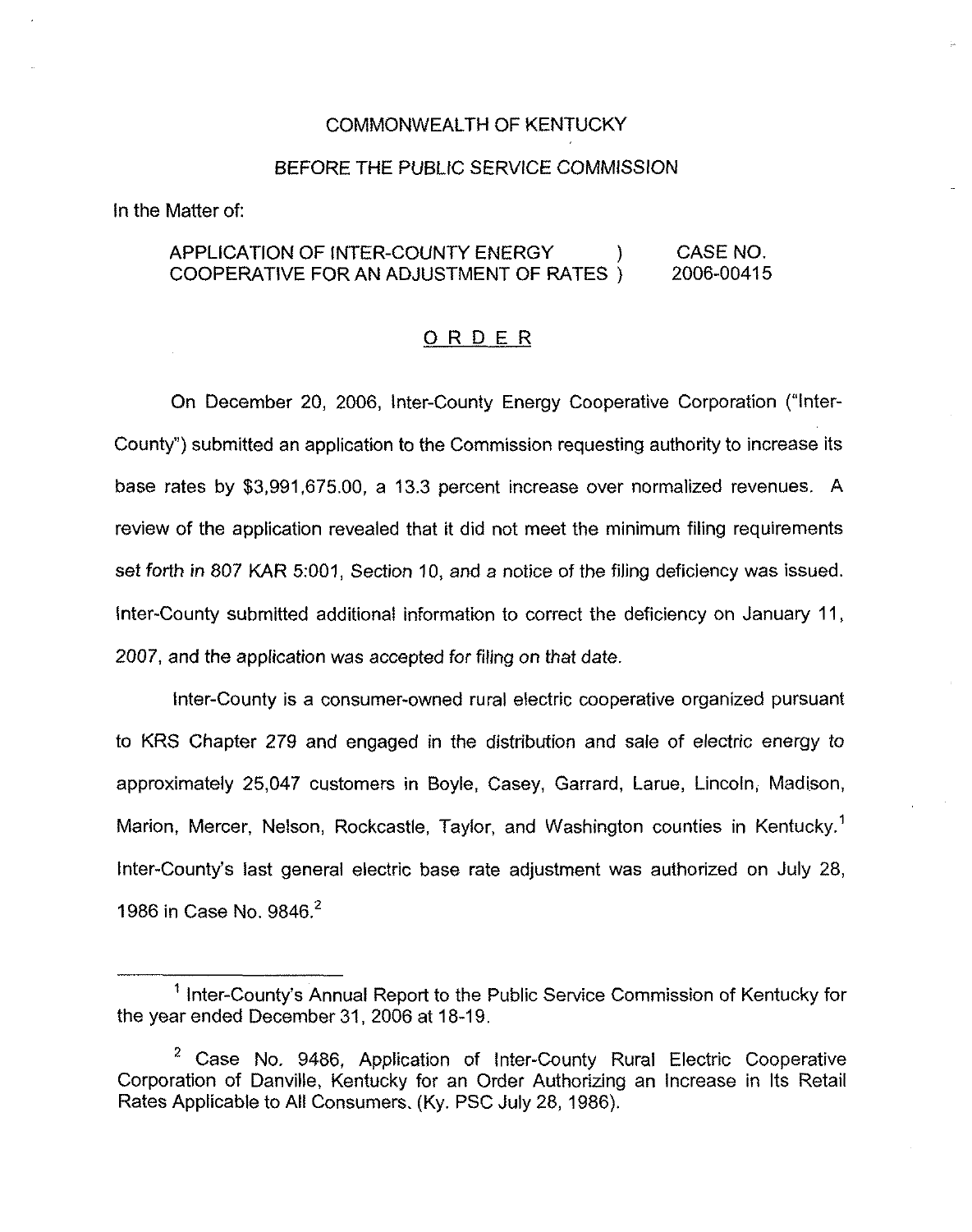To determine the reasonableness of Inter-County's proposal, the Commission suspended the proposed rates pursuant to KRS 278.190(2) for 5 months from their effective date up to and including July 11, 2007. The Attorney General of the Commonwealth of Kentucky, by and through his Office of Rate Intervention ("AG"), was granted full intervention in the proceeding on January 19, 2007.

Inter-County notified the Commission that the parties had engaged in settlement discussions and requested that the Commission schedule an informal conference to discuss the settlement that it had reached with the AG. After notice to all parties, an informal conference was held at the Commission's offices on April 17, 2007. A Joint Settlement Stipulation and Recommendation ("Settlement Agreement" ) with documentation was filed with the Commission on April 24, 2007, and a hearing was held on May 15, 2007.

Under the terms of the Settlement Agreement, which is appended hereto as Appendix A, Inter-County will be granted a revenue increase of \$3,366,015.00 and will be permitted to add a new charge and adjust certain non-recurring charges. $3$ 

After careful review of the Settlement Agreement, an examination of the record, and being otherwise sufficiently advised, the Commission finds that the \$3,366,015.00 revenue increase provided for in the Settlement Agreement will result in fair, just, and reasonable rates for Inter-County to charge for electric energy service. The

÷.

 $-2-$ 

 $3$  The new charge agreed to is a temporary service charge of \$95.00, and the non-recurring charge adjustments agreed to in the Settlement Agreement are: Disconnection Charge \$30.00; Reconnection Charge (during business hours) \$30.00; Reconnection Charge (after business hours) \$65.00; Return Check Charge \$25.00; Meter Reading Charge \$ 30.00; Meter Test Charge \$40.00.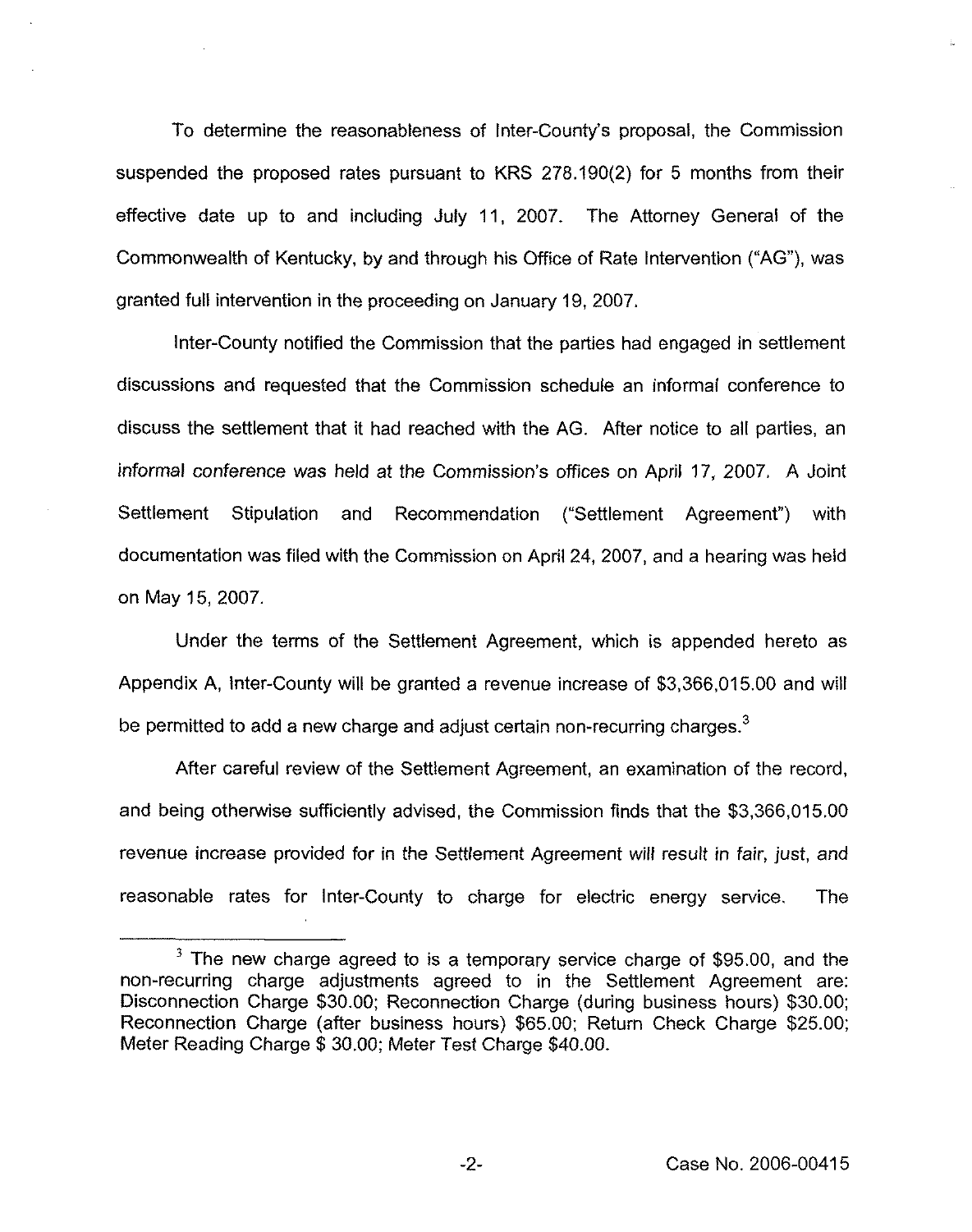Commission further finds that the Settlement Agreement is in the public interest and should be accepted. The Commission's approval of this Settlement Agreement is based solely on its reasonableness in toto and does not constitute the approval of any rate-making adjustment.

IT IS THEREFORE ORDERED that:

1. The rates and charges proposed by Inter-County in its application are denied.

2. The Settlement Agreement, appended hereto as Appendix A, is incorporated into this Order as fully set forth herein.

3. The Settlement Agreement is adopted and approved in its entirety.

4. The rates set forth in Appendix B are approved for services rendered on and after June 1, 2007.

5. Within 20 days of the date of this Order, Inter-County shall file new tariff sheets setting forth the rates and charges approved herein.

Done at Frankfort, Kentucky, this 31st day of May 2007.

By the Commission

**Xecutive Director** 

Case No. 2006-00415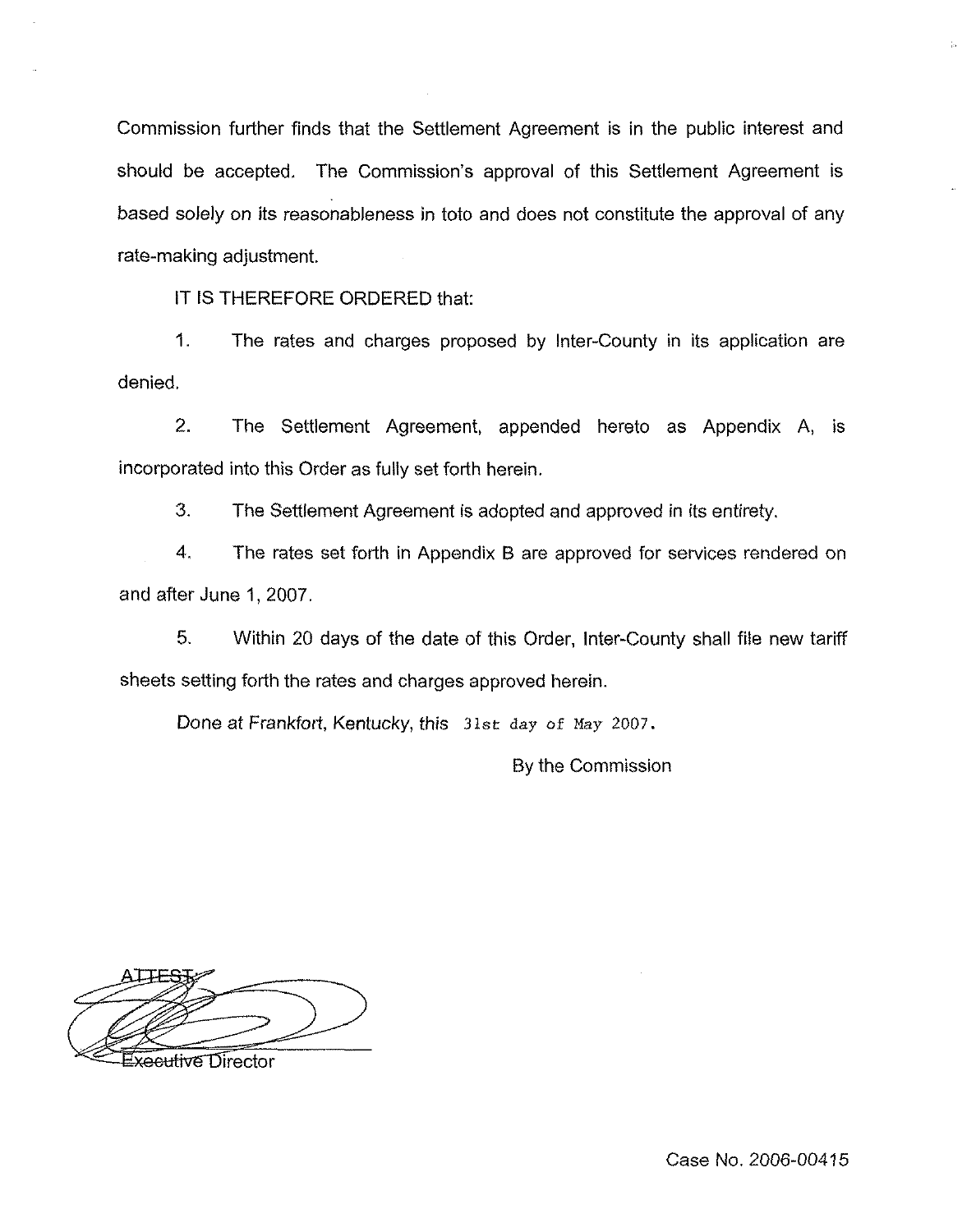## APPENDIX A

APPENDIX TO AN ORDER OF THE KENTUCKY PUBLIC SERVICE COMMISSION IN CASE NO. 2006-00415 DATED Nay 31st 2007.

JOINT SETTLEMENT STIPULATION AND RECOMMENDATION

 $\mathcal{A}$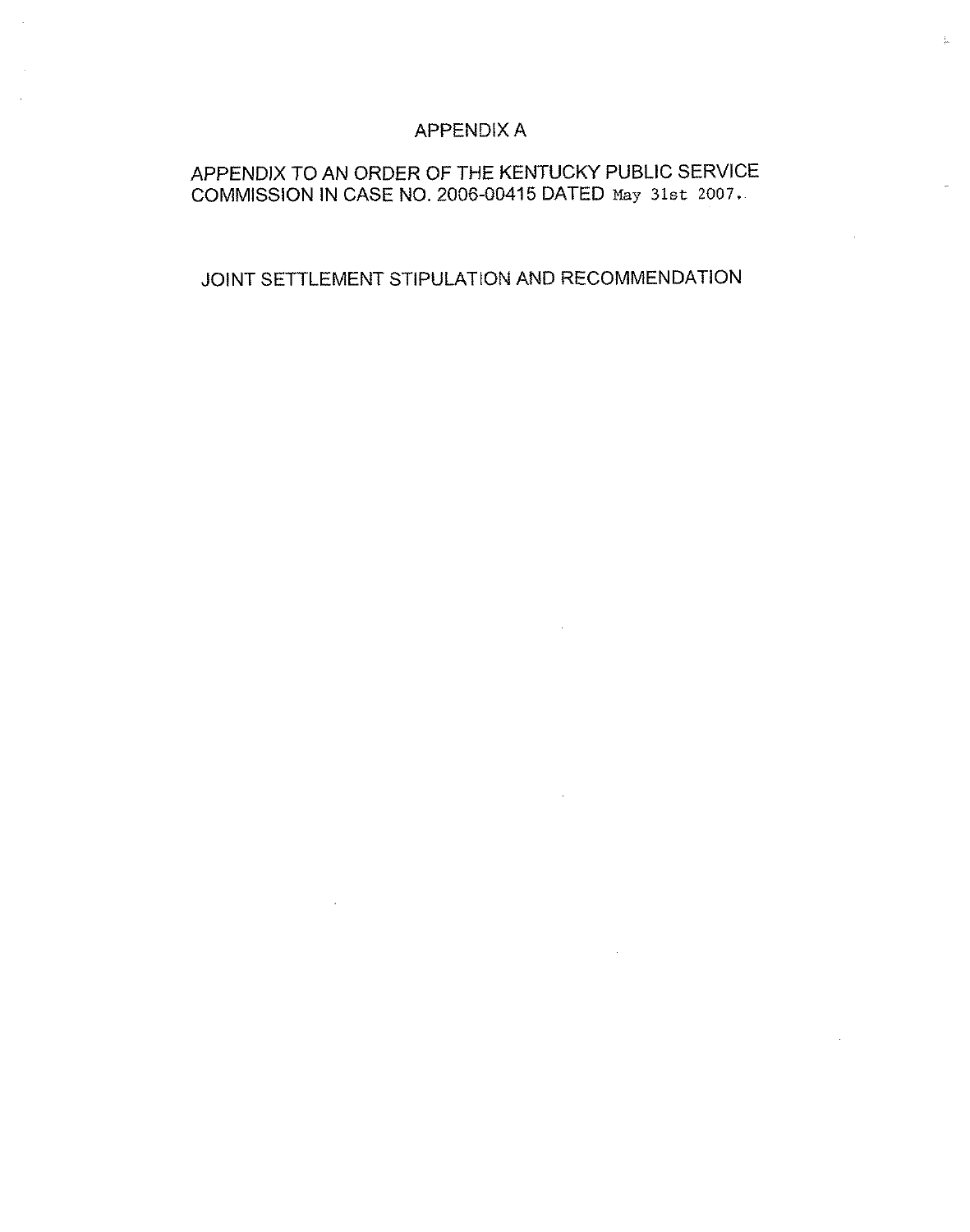## COMMONWEALTH OF KENTUCKY

#### BEFORE THE PUBLIC SERVICE COMMISSION

In the Matter of:

 $\sim$  4  $\,$ 

## ADJUSTMENT OF RATES OF INTER COUNTY ENERGY COOPERATIVE CORPORATION CASE NO. 2006-00415

#### JOINT SETTLEMENT STIPULATION AND RECOMMENDATION

It is the intent and purpose of the parties to this proceeding, namely the applicant, Inter County Energy Cooperative Corporation (Inter County): and the intervenor, Attorney General of the Commonwealth of Kentucky to express their agreement on a mutually satisfactory resolution of al! of the issues in the instant proceeding which shall hereafter be referred to as the "Stipulation" and/or "Recommendation".

It is understood by all parties hereto that this Recommendation is not binding upon the Public Service Commission ("Commission"), nor does it represent agreement on any specific theory supporting the appropriateness of any recommended adjustments to Inter County's rates. The parties have expended considerable efforts to reach the stipulation and agreements that form the basis for this Recommendation. The parties, representing diverse interests and divergent viewpoints, agree that this Recommendation, viewed in its entirety, constitutes a reasonable resolution of all issues in this proceeding.

In addition, the adoption of this Recommendation will eliminate the need for the Commission and the parties to expend significant resources in litigation of this proceeding, and eliminate the possibility of, and any need for, rehearing or appeals of the Commission's final order herein. Based upon the parties' participation in settlement conferences and the materials on file with the Commission, and upon the belief that these materials adequately support this Stipulation and Recommendation, the parties hereby stipulate and recommend the following:

l. Inter County should be permitted to adjust its rates in order to permit it to recover more in annual revenue than it is recovering under its current rates, with such rates to be effective for service rendered after May 1, 2007. The exhibits attached hereto reflect a stipulated reduction of \$380,000 from the original rate increase requested amount of \$3,991,675 for an amended rate increase amount of \$ 3,611,675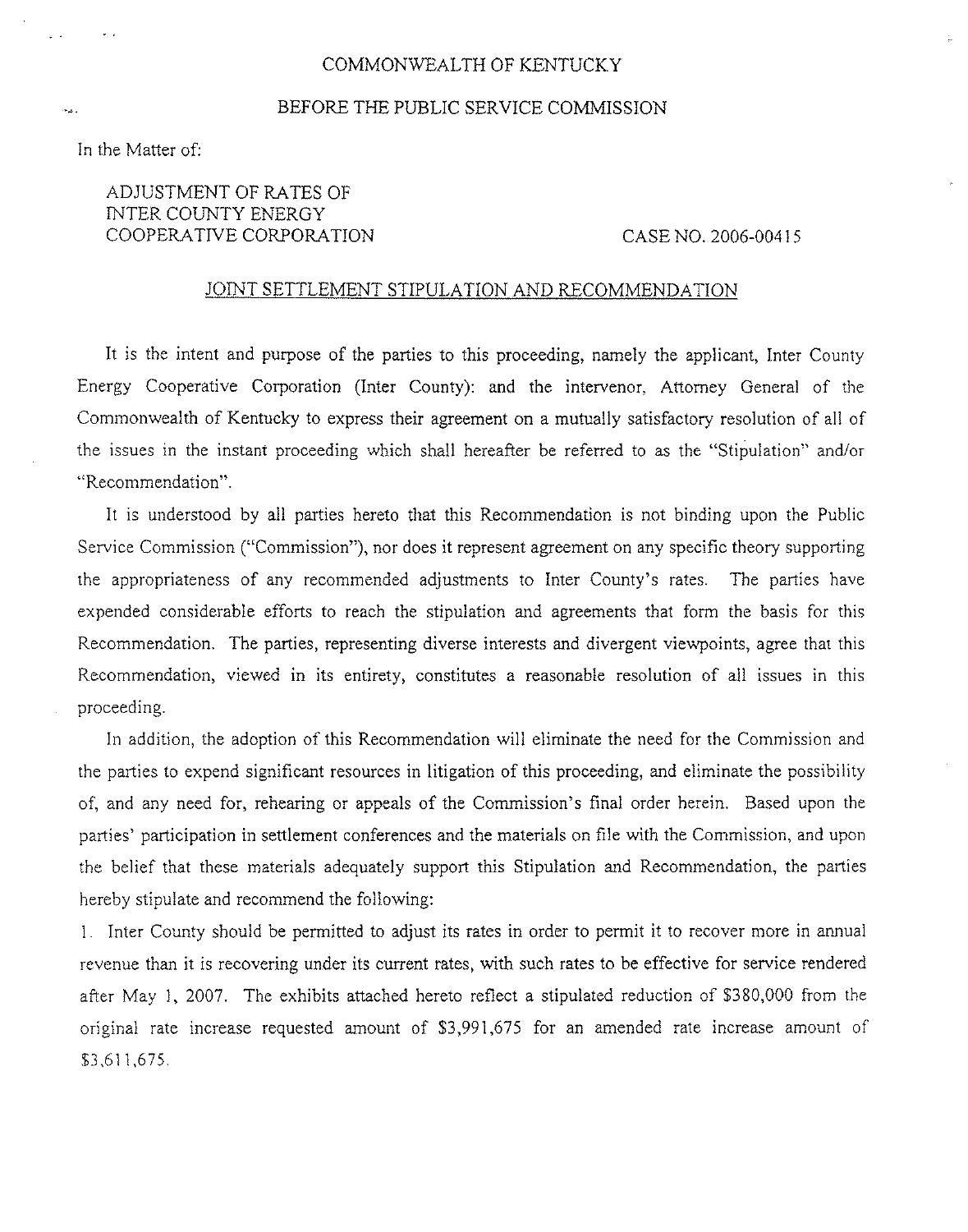2. Inter County's proposed tariff revisions should be adopted as are reflected in its original application as amended by this Stipulation and Recommendation. Amended tariffs for Farm and Home, Small Commercial and Small Power and Outdoor Lighting Service customers are attached hereto which refiects the stipulated reduction in rates.

3, Each party hereto waives all cross-examination of witnesses of the other parties hereto unless the Commission disapproves this Recommendation, and each party further stipulates and recommends that the Notice of Intent, Notice of Application, testimony, pleadings and responses to data requests filed in this proceeding be admitted into the record.

4, This Recommendation is submitted for purposes of this case only and is not deemed binding upon the parties hereto in any other proceeding, nor is it to be offered or relied upon in any other proceeding involving Inter County or any other utility,

5. If the Commission issues an order adopting this Recommendation in its entirety, each of the parties hereto agrees that it shall file neither an application for rehearing with the Commission, nor an appeal to the Franklin County Circuit Court with respect to such order.

6. If this Recommendation is not adopted in its entirety, each party reserves the right to withdraw from it and require that hearings go forward upon any or all matters involved herein, and that in such event the terms of this Recommendation shall not be deemed binding upon the parties hereto, nor shall such Recommendation be admitted into evidence, or referred to, or relied upon in any manner by any party hereto, the Commission, or its Staff in any such hearing.

7. The parties hereto agree that the foregoing Recommendation is reasonable and in the best interests of all concerned, and urge the Commission to adopt the Recommendation in its entirety.

AGREED: this  $32$  day of April, 2007.

INTER COUNTY ENERGY COOPERATIVE CORPORTION

JAMES WILLIAM BARNETT,<br>ITS ATTORNEY

KENTUCKY ATTORNEY GENERAL

B.

LAWRENCE W. COOK ASSISTANT ATTORNEY GENERAL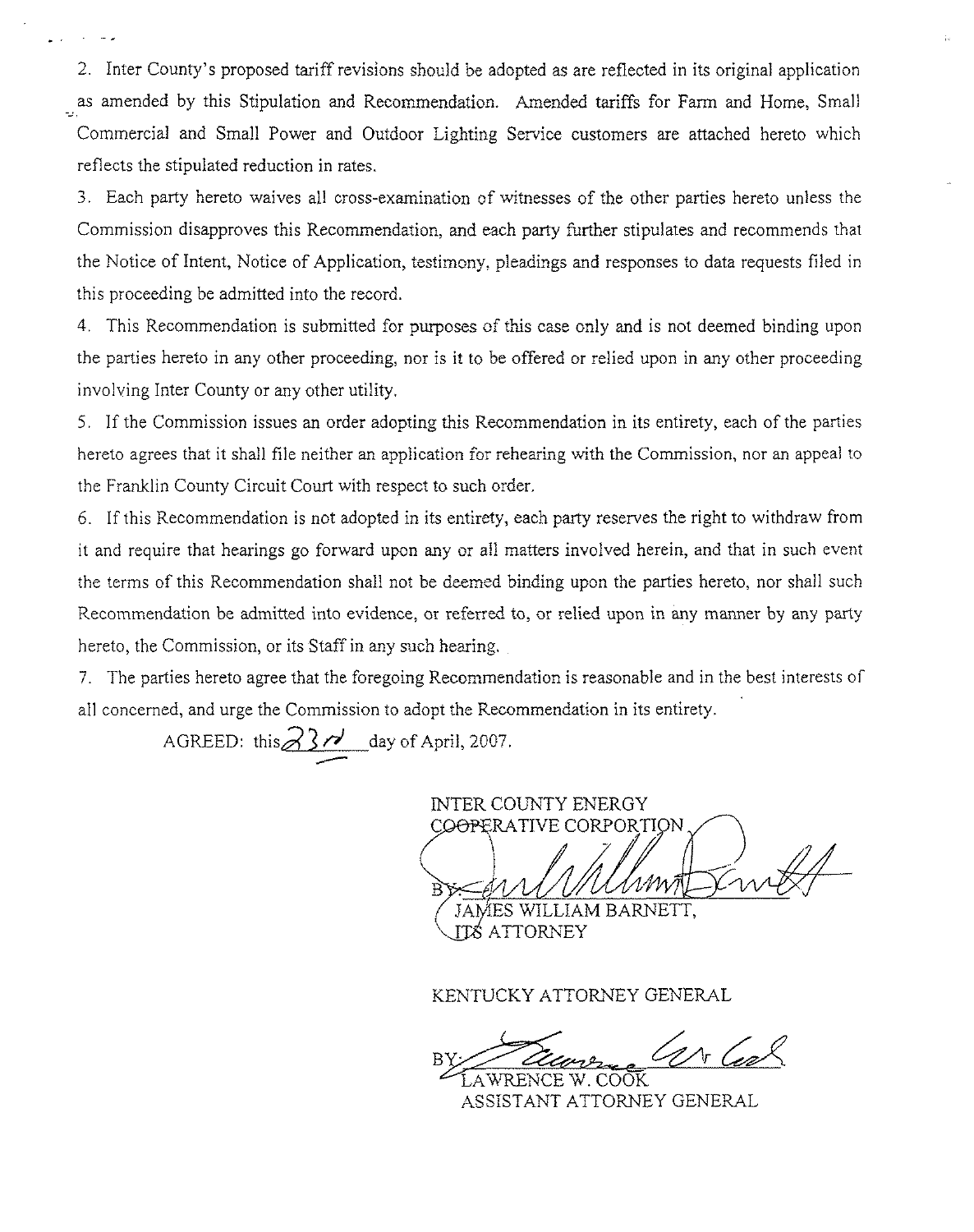P.S,C.KY. NO.  $\begin{array}{c|c} 7 & \text{ } \end{array}$ 

REVISION #26 SHEET NO. 1

CANCELLING P.S.C.KY. NO. 7

INTER-COUNTY ENERGY

(Name of Utility)

REVISION #25 SHEET NO. 1

#### CLASSIFICATION OF SERVICE

## RATES FOR FARM AND HOME SERVICE SCHEDULE I

## **APPLICABLE**

In all territory served by the seller.

#### AVAILABILITY

Effective July I, 2004, this Schedule is available to customers for all uses in the horne and on the farm. All electric service is subject to the established rules and regulations of the seller. Customers served under Schedule I prior to July I, 2004, shall remain on Schedule I and will be subject to the availability of service conditions set forth in the Tariff immediately prior to July I, 2004.

#### TYPE OF SERVICE

Single phase and three phase where available, at available voltages.

#### MONTHLY RATE

Customer Charge AII kWh Per Month

| \$8.14 per meter per month | $\Omega$                 |
|----------------------------|--------------------------|
| \$0.07511                  | $\left( \bigcap \right)$ |

#### **MINIMUM**

The minimum monthly charge under the above rate shall be  $$8.14.$  (I)

#### SPECIAL RULES

Approval of the cooperative must be obtained prior to the installation of any motor having a rated capacity of 10 HP or more.

| DATE OF ISSUE    | April 23, 2007                                         |
|------------------|--------------------------------------------------------|
|                  | Month / Date / Year                                    |
| DATE EFFECTIVE   | June 1, 2007                                           |
|                  | Month / Date A Year                                    |
| <b>ISSUED BY</b> | لأنفعا                                                 |
|                  | (Signature of Officer)                                 |
| TITLE            | President/CEO                                          |
|                  |                                                        |
|                  | BY AUTHORITY OF ORDER OF THE PUBLIC SERVICE COMMISSION |
| IN CASE NO.      | <b>DATED</b><br>2006-00415<br>June 1, 2007             |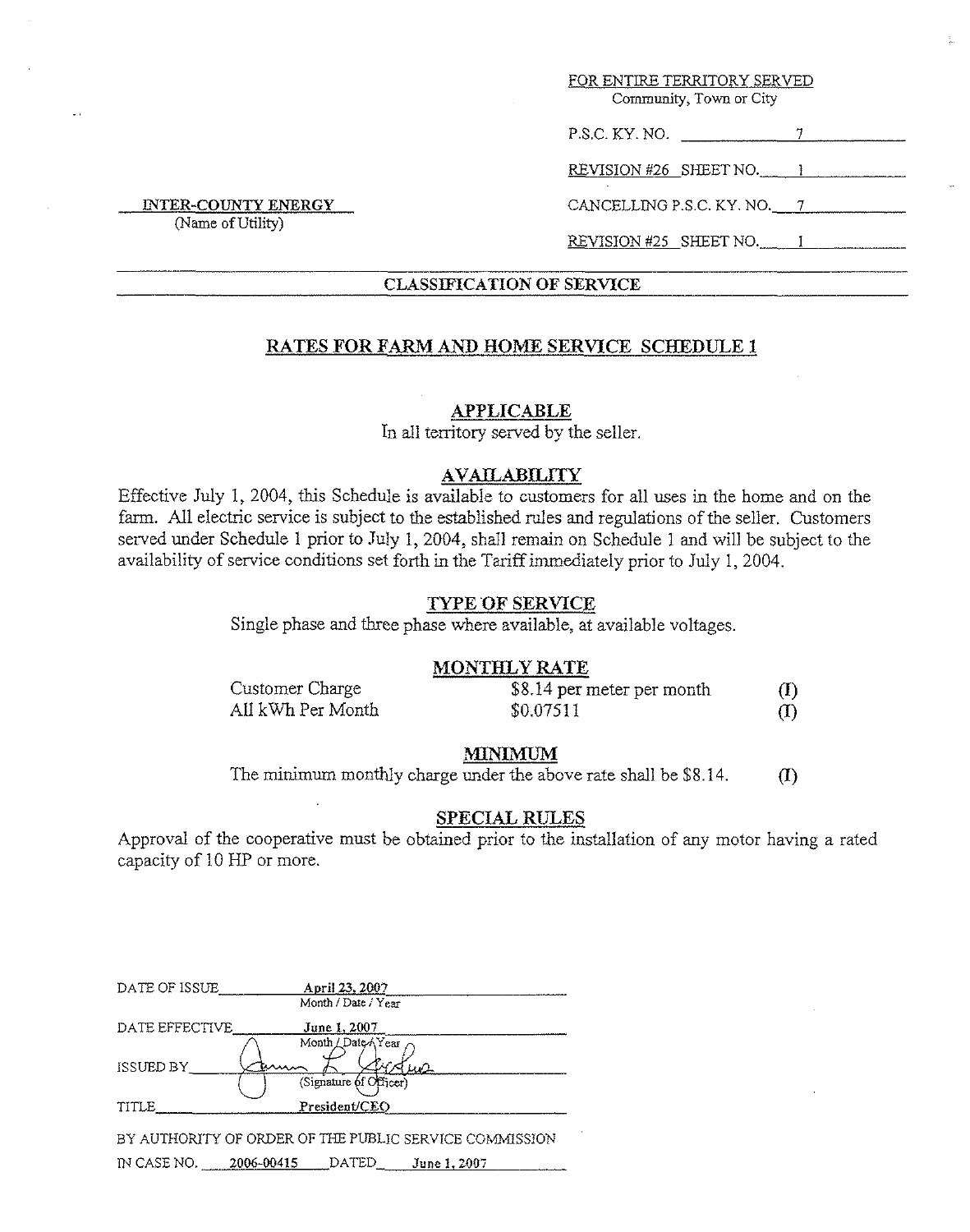$7\overline{ }$ P.S.C.KY. NO.

REVISION #9 SHEET NO. 1A

CANCELLING P.S.C. KY. NO. 7

REVISION #8 SHEET NO. 1A

INTER-COUNTY ENERGY

(Name of Utility)

## CLASSIFICATION OF SERVICE

## SCHEDULE 1-A FARM AND HOME MARKETING RATE (ETS)

## AVAILABILITY OF SERVICE

This special marketing rate is available For specific marketing programs as approved by Inter-County Energy's Board of Directors. The electric power furnished under this marketing program shall be separately metered for each point of delivery and is applicable during the below off-peak hours. This rate is available to customers already receiving service under the Schedule 1, Farm and Home Service Rate. This marketing rate applies only to programs which are expressly approved by the Kentucky Public Service Commission to be offered under the Marketing Rate of East Kentucky Power Cooperative's Wholesale Power Rate Schedule E, the second (lower) energy rate.

| <b>MONTHS</b>         | <b>OFF PEAK HOURS - PREVAILING TIME</b>        |
|-----------------------|------------------------------------------------|
| May through September | 10:00 PM to $10:00$ AM                         |
| October through April | 12:00 Noon to $5:00$ PM<br>10:00 PM to 7:00 AM |

## RATES

The energy rate for this program is listed below: All kWh  $$0.04507$  (I)

## TERMS OF PAYMENT

The customer's bill will be due the first day of each month. In the event the current monthly bill is not paid within fifteen  $(15)$  days from the issuance of the bill, ten percent  $(10\%)$  shall be added to the bill.

#### FUEL ADJUSTMENT CLAUSE

All rates are applicable to the fuel adjustment clause and may be increased or decreased by an amount per kWh equal to the fuel adjustment amount per kWh as billed by the wholesale power supplier plus an allowance for line losses. The allowance for line losses will not exceed ten percent  $(10%)$  and is based on a twelve  $(12)$  month moving average of such losses. This fuel clause is subject to all other applicable provisions as set out in 807 KAR 5:056.

| DATE OF ISSUE  | April 23, 2007                                         |
|----------------|--------------------------------------------------------|
|                | Month / Date / Year                                    |
| DATE EFFECTIVE | June 1, 2007                                           |
|                | Month / Date / Year                                    |
| ISSUED BY      | пN<br>سىم                                              |
|                | (Signature of Officer)                                 |
| TITLE          | President/CEO                                          |
|                |                                                        |
|                | BY AUTHORITY OF ORDER OF THE PUBLIC SERVICE COMMISSION |
| IN CASE NO.    | June 1, 2007<br>2006-00415<br>DATED                    |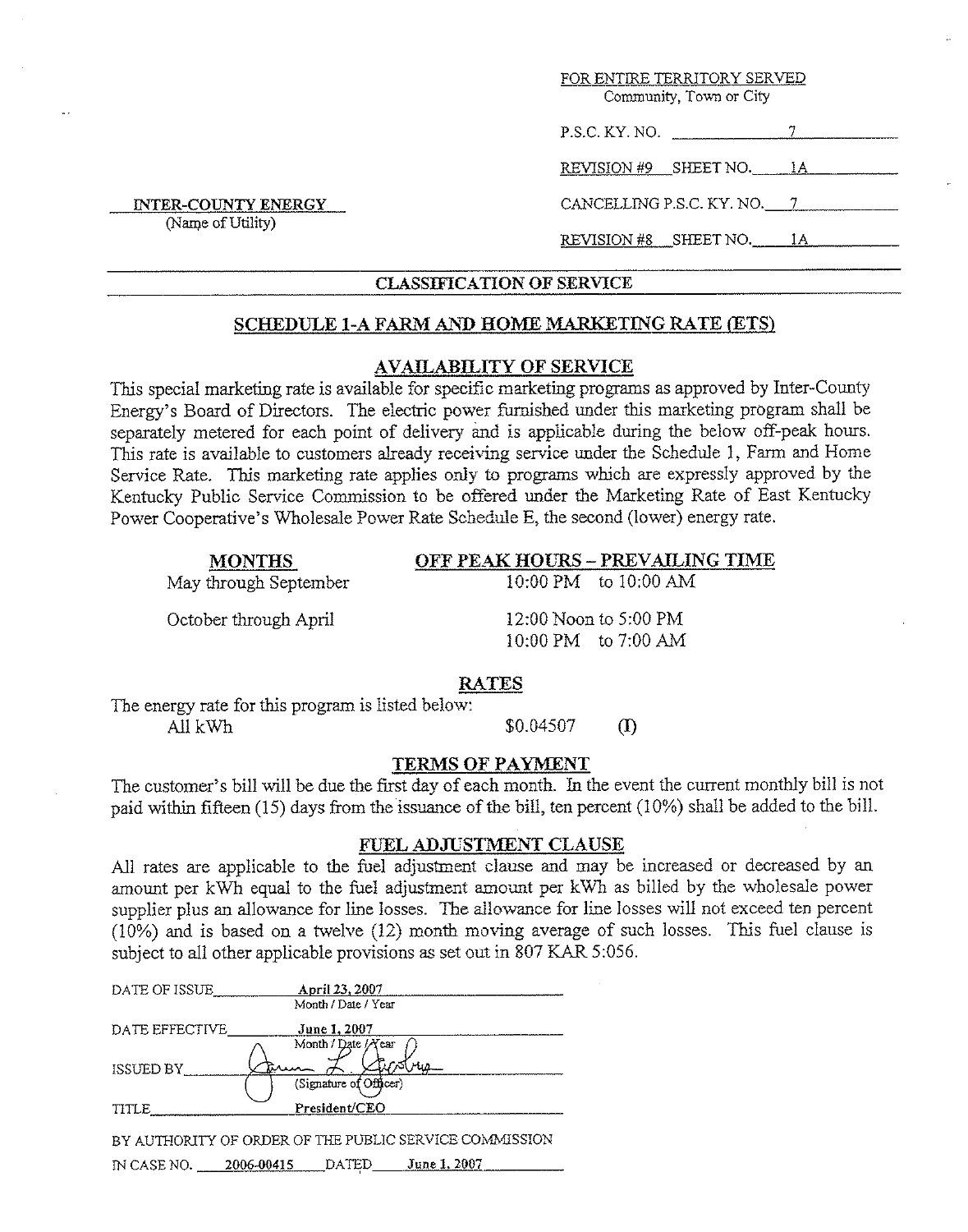$7 \quad \sqrt{2}$ P.S.C.KY. NO.

REVISION #26 SHEET NO. 3

CANCELLING P.S.C. KY. NO. 7

INTER-COUNTY ENERGY

(Name of Utility)

| REVISION #25 SHEET NO. |  |
|------------------------|--|
|------------------------|--|

#### CLASSIFICATION OF SERVICE

#### SMALL COMMERCIAL AND SMALL POWER SCHEDULE 2

#### APPLICABLE

In all territory served by the seller.

#### AVAILABILITY

Available to customers for single phase and three-phase commercial and industrial loads whose kilowatt demand is less than 50 kW for lighting and/or beating and/or power. Effective July 1, 2004, Schedule 2 will be available to churches and community buildings. All electric service is subject to the established rules and regulations of the seller.

#### TYPE OF SERVICE

Single phase and three phase where available, 60 Hz at available secondary voltage.

#### CHARACTER OF SERVICE

The electric service furnished under this rate schedule will be 60 Hz, alternating current, single phase or three phase service, present facilities permitting, and at the following nominal voltages: single phase 120, 120/240, 480, 240/480 volts; three phase 120/240, 120/208Y, 240/480, 277/480Y volts.

Demand Charge Customer Charge All kWh Per Month

#### MONTHLY RATE

\$4.12 per kW in excess of 10 kW per month \$5.69 per meter per month \$0.07072 per kWh  $\left( \mathrm{I}\right)$ 

The Customer charge is without kWh usage. All kWh usage is billed at rates set forth above.

#### MINIMUM MONTHLY CHARGE

The minimum monthly charge under the above rate shall be \$5.69.

| DATE OF ISSUE    | April 23, 2007                                         |
|------------------|--------------------------------------------------------|
|                  | Month / Date / Year                                    |
| DATE EFFECTIVE   | June 1, 2007                                           |
|                  | Month / Date / Year                                    |
| <b>ISSUED BY</b> |                                                        |
|                  | (Signature of Qfficer)                                 |
| TITLE            | President/CEO                                          |
|                  | BY AUTHORITY OF ORDER OF THE PUBLIC SERVICE COMMISSION |
| IN CASE NO.      | June 1, 2007<br>2006-00415<br>DATED                    |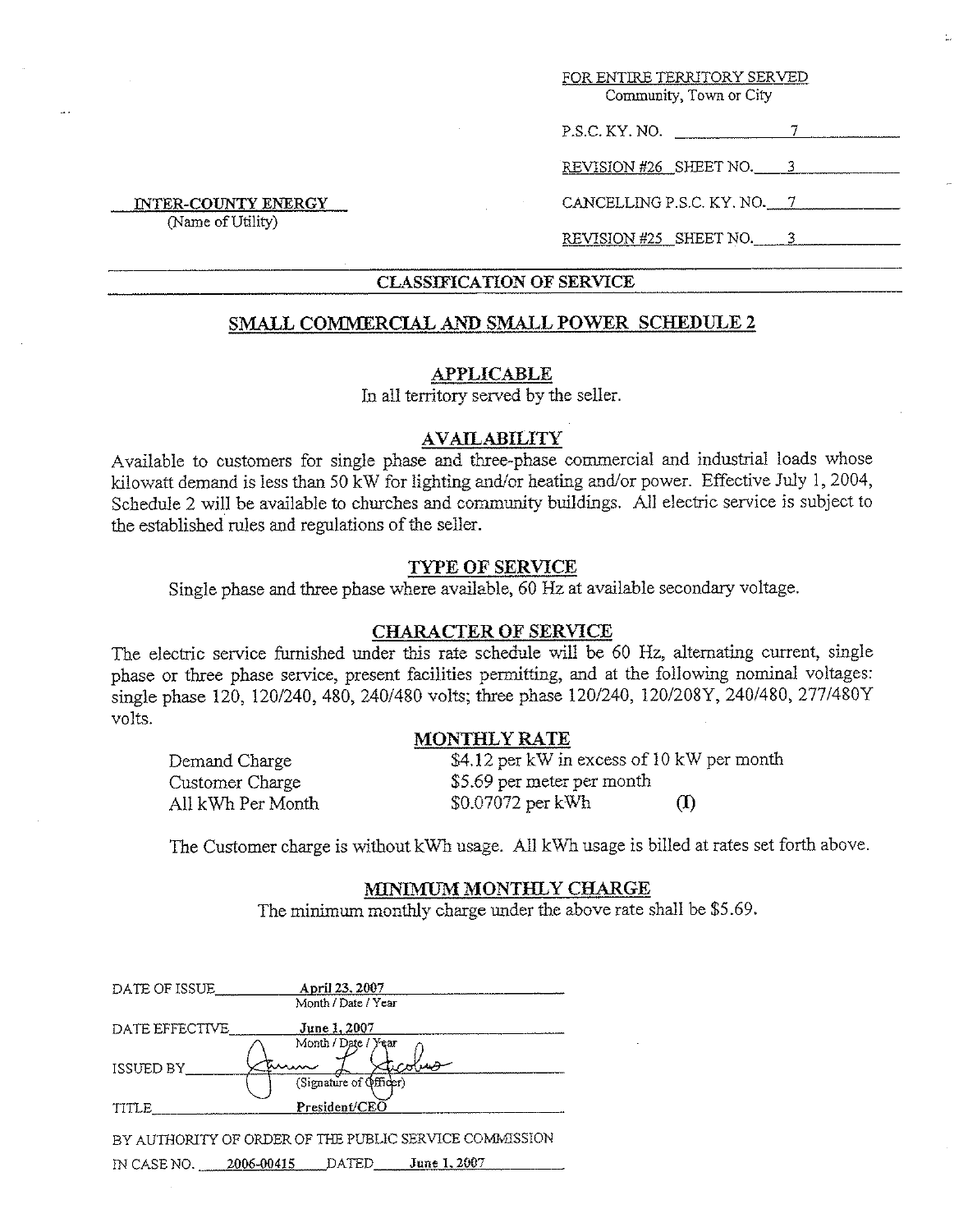P.S.C, KY. NO.

REVISION #26 SHEET NO. 10

CANCELLING P.S.C. KY. NO. 7

LNTER-COUNTY ENERGY

(Name of Utility)

## REVISION #25 SHEET NO. 10

#### CLASSIFICATION OF SERVICE

## OUTDOOR LIGHTING SERVICE - SECURITY LIGHTS SCHEDULE 6

## **AVAILABILITY**

Available to all customers of the cooperative for dusk to dawn outdoor lighting in close proximity to the existing overhead aud underground 120/240 volt secondary voltage.

## RATE PER LIGHT PER MONTH

| 107,800 Lumen Directional Floodlight | \$31.49 per lamp per month | $\mathbf{u}$               |
|--------------------------------------|----------------------------|----------------------------|
| 50,000 Lumen Directional Floodlight  | \$17.14 per lamp per month | $\left( \Gamma \right)$    |
| 27,500 Lumen Directional Floodlight  | \$12.26 per lamp per month | $\left( 0\right)$          |
| 27,500 Lumen Cobra Head              | \$11.41 per lamp per month | $\left( \mathrm{I}\right)$ |
| 9,500 Lumen Security Light           | \$9.18 per lamp per month  | $\left( \mathrm{I}\right)$ |
| 7,000 Lumen Security Light           | \$9.15 per lamp per month  | $\left( \mathrm{D}\right)$ |
| 4,000 Lumen Decorative Colonial Post | \$11.62 per lamp per month | $\left( \Gamma \right)$    |
| 9,550 Lumen Decorative Colonial Post | \$14.96 per lamp per month | $\left( \mathrm{I}\right)$ |

## FUEL ADJUSTMENT CLAUSE

All rates are applicable to the fuel adjustment clause and may be increased or decreased by an amount per kWh equal to the fuel adjustment amount per kWh as billed by the wholesale power supplier plus an allowance for line losses. The allowance for line losses will not exceed 10% and is based on a twelve-month moving average of such losses. This fuel clause is subject to all other applicable provisions as set forth in 807 KAR 5:056.

Estimated kWh consumptions are as follows:

| 107,800 Lumen Light | $\sim$                   | 360 kWh per month  |
|---------------------|--------------------------|--------------------|
| 50,000 Lumen Light  | $\overline{\phantom{a}}$ | 159 kWh per month  |
| 27,500 Lumen Light  | $\ddot{\phantom{1}}$     | 87 kWh per month   |
| 9,500 Lumen Light   | $\sim$                   | 39.3 kWh per month |
| 7,000 Lumen Light   | $\omega$                 | 77 kWh per month   |
| 4,000 Lumen Light   | $\sim$                   | 20 kWh per month   |
| 9,550 Lumen Light   | $\sim$                   | 38.3 kWh per month |

| DATE OF ISSUE    | April 23, 2007                                                      |  |
|------------------|---------------------------------------------------------------------|--|
|                  | Month / Date / Year                                                 |  |
| DATE EFFECTIVE   | June 1, 2007                                                        |  |
|                  | Month / Date / Aear                                                 |  |
| <b>ISSUED BY</b> |                                                                     |  |
|                  | (Signature of (Officer)                                             |  |
| TITLE            | President/CEO                                                       |  |
|                  | וגר/וספה ה גרם סימודת היו חיווים חיוויים חסרתים כוח שינוחרונים ו עם |  |

BY AUTHORITY OF ORDER OF THE PUBLIC SERVICE COMMISSION IN CASE NO. 2006-00415 DATED June 1, 2007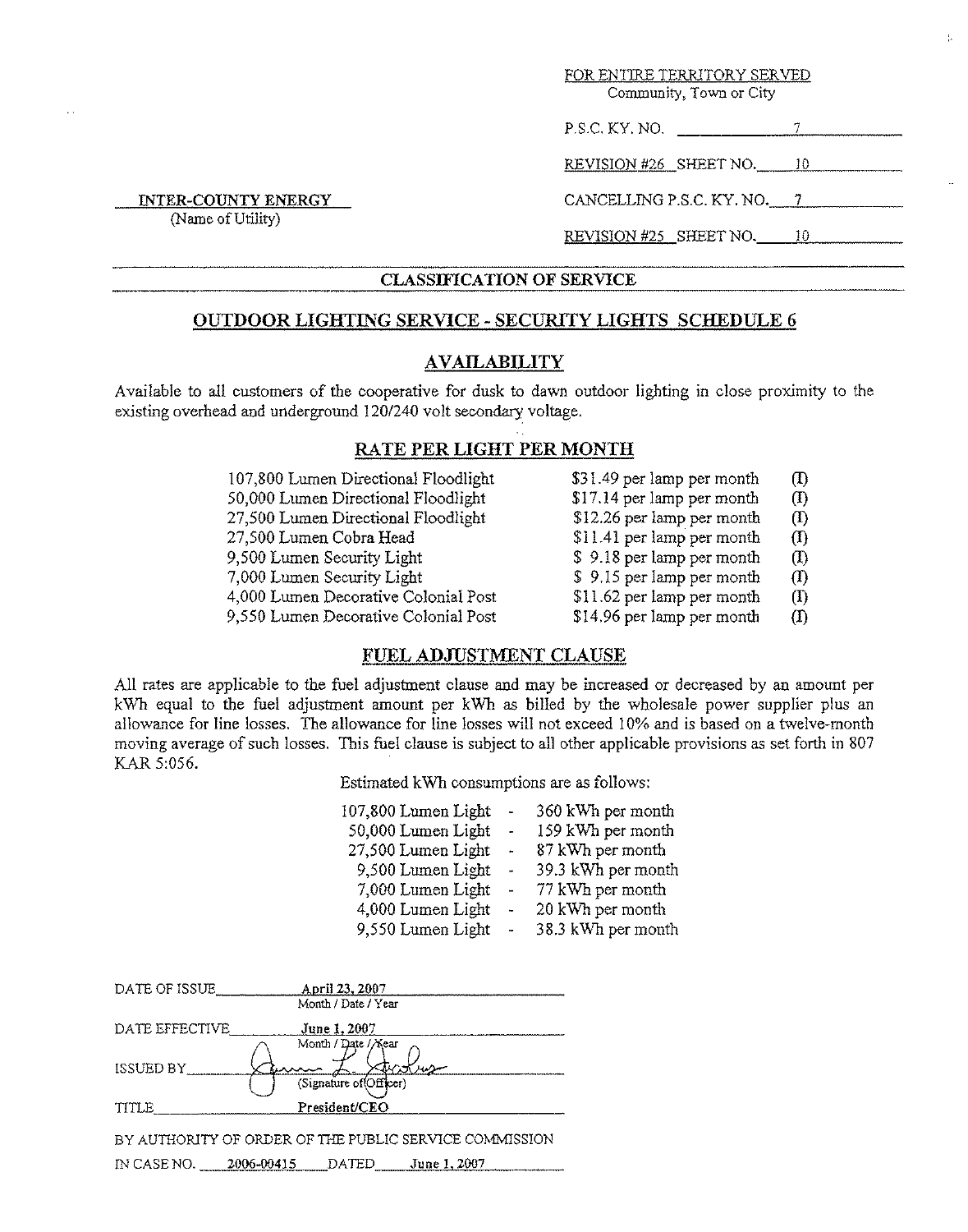P.S.C.KY. NO.

REVISION  $#13$  SHEET NO.  $30$ 

CANCELLING P.S.C.KY. NO. 7

INTER-COUNTY ENERGY

(Name of Utility)

| REVISION #12<br>'NO.<br>SHEET |
|-------------------------------|
|-------------------------------|

#### CLASSIFICATION OF SERVICE

## LARGE INDUSTRIAL RATE SCHEDULE IND BI

## APPLICABLE

Applicable to contracts with demands of 500 to 4,999 kW with a monthly energy usage equal to or greater than 400 hours per kW of billing demand.

### MONTHLY RATES

| Customer Charge      | \$548.56                                   |
|----------------------|--------------------------------------------|
| Demand Charge        | \$5.53 per kW of Contract Demand           |
| Excess Demand Charge | \$8.02 per kW of Excess of Contract Demand |

Energy Charge \$0.03678 per kWh (I)

# BILLING DEMAND

The billing demand (Kilowatt Demand) shall be the contract demand plus any excess demand. Excess demand occurs when the ultimate customer's highest demand during the current month coincident with EKPC's system peak (coincident peak), exceeds the contract demand. EKPC's system the peak demand is highest average rate at which energy is used during any fifteen minute interval in the below listed hours for each montth and adjusted for power factor as provided herein.

## MONTHS

October through April

May through September

## HOURS APPLICABLK FOR DEMAND BILLING - EST

7:00 AM to 12:00 Noon 5:00 PM to 10:00PM 10:00AM to 10:00PM

## MINIMUM MONTHLY CHARGE

The minimum monthly charge shall not be less than the sum of  $(a)$ ,  $(b)$ , and  $(c)$  below:

(a) The product of the contract demand multiphed by the respective demand charges, plus

| DATE OF ISSUE    | April 23, 2007                                         |
|------------------|--------------------------------------------------------|
|                  | Month / Date / Year                                    |
| DATE EFFECTIVE   | June 1, 2007                                           |
|                  | Month / Date / Year                                    |
| <b>ISSUED BY</b> |                                                        |
|                  | (Signature of Office                                   |
| TITLE            | President/CEC                                          |
|                  |                                                        |
|                  | BY AUTHORITY OF ORDER OF THE PUBLIC SERVICE COMMISSION |
| IN CASE NO.      | 2006-00415<br>DATED<br>June 1, 2007                    |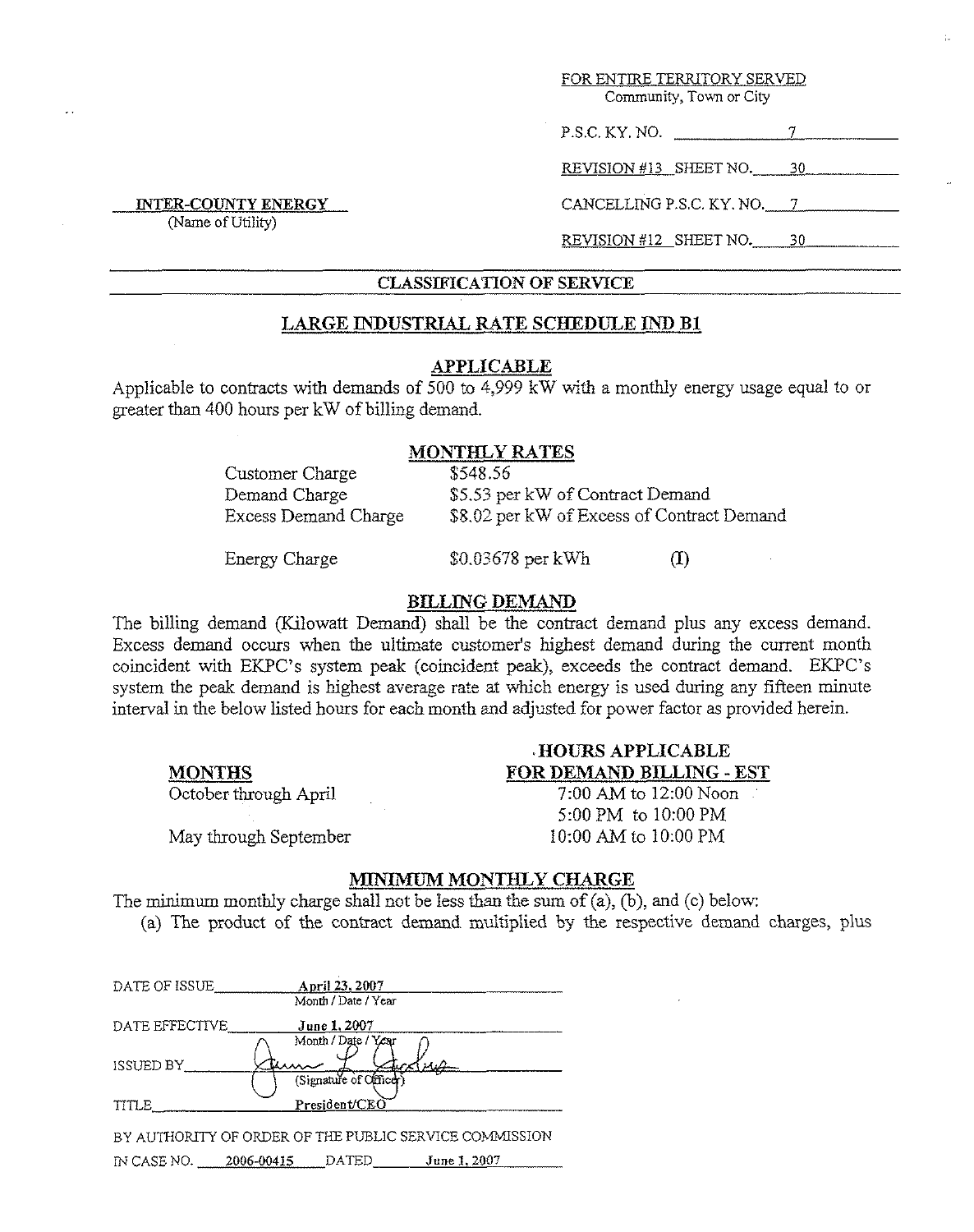$\frac{1}{\hbar}$ 

 $\sim$   $\sigma$ 

 $\mathcal{L}^{\text{max}}_{\text{max}}$  , where  $\mathcal{L}^{\text{max}}_{\text{max}}$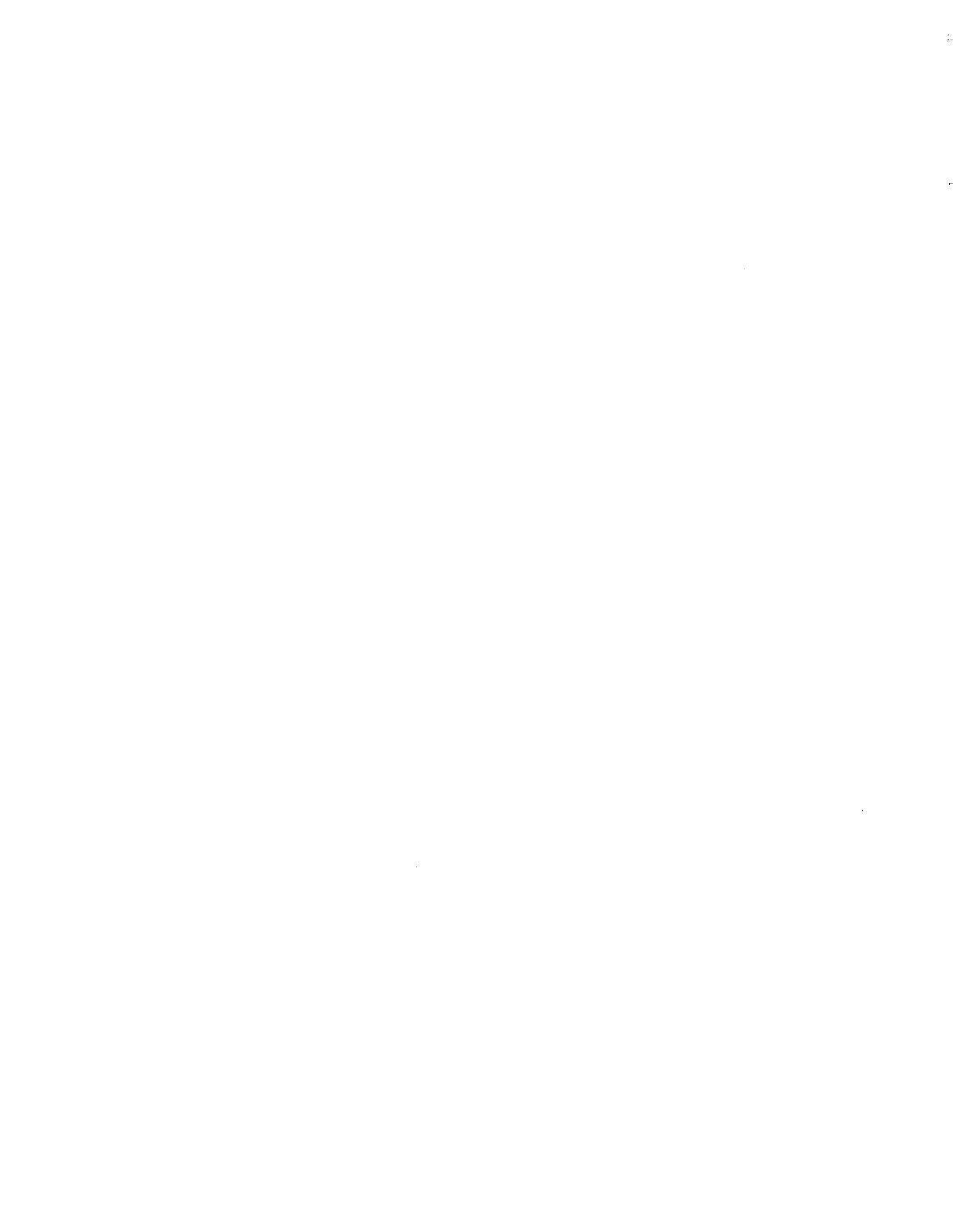|                                                 | FOR ENTIRE TERRITORY SERVED<br>Community, Town or City |  |
|-------------------------------------------------|--------------------------------------------------------|--|
|                                                 | P.S.C. KY. NO.                                         |  |
| <b>INTER-COUNTY ENERGY</b><br>(Name of Utility) | REVISION #6 SHEET NO. 20                               |  |
|                                                 | CANCELLING P.S.C. KY. NO. 7                            |  |
|                                                 | REVISION #5 SHEET NO.<br>-20                           |  |
|                                                 |                                                        |  |

#### RULES AND REGULATIONS

the office of the cooperative within ten (10) days from the date of the bill. Failure to receive a bill will not release the customer from the payment obligation. Customer may be disconnected for failure to pay or make acceptable payment arrangements upon ten (10) days written notice of the cooperative's intent to disconnect. However, in no case will the customer be disconnected in fewer than twenty-seven (27) days after the mailing date of the original bill.

Should the cooperative travel to the site of the service for the purpose of disconnecting the service for non-payment after proper notice, a trip charge of \$30.00 will be assessed the  $\,$  (1) account, provided that the service is actually disconnected or payment of the arrearage is made by the customer in order to avoid disconnection, The utility will make a field collection charge only once in any billing period.

In the event the service is disconnected and the cooperative is required to travel to the site of the service for the purpose of restoring the service, a \$30.00 trip fee will be assessed to the ( I ) account, provided the reconnection trip is made during regular working hours. Should reconnection be requested at times other than regular working hours, the reconnect trip fee will be \$65.00.  $(1)$ 

 $(1)$ 

<sup>A</sup> service fee of \$25.00 will be charged for each returned check.

- 12. Meter Readinq: Each customer receiving service will be required to supply the cooperative with the reading of each meter in his name until such time that the cooperative no longer requires a reading from the member. The meter shall be read on the first day of each month and the reading returned to the cooperative's office prior to the 10th of each month. Upon failure by the customer to supply the cooperative with such meter readings for three (3) consecutive months, the cooperative will read the customer's meter and a service charge of \$30.00 will be made to the customer's account for the extra service rendered. (1)
- 13. Failure of Meter to Reoister: In the event a customer's meter should fail to register, the customer shall be billed from the date of such failure at the average consumption of the customer, based on like months.
- 14. Discontinuance of Service by Cooperative: The cooperative may refuse or discontinue service to any customer, after proper notice for failure to comply with its rules and regulations or state and municipal rules and regulations, when a customer refuses or

| DATE OF ISSUE             | April 23, 2007                                         |
|---------------------------|--------------------------------------------------------|
|                           | Month / Date / Year                                    |
| DATE EFFECTIVE            | June 1, 2007                                           |
|                           | Month / Date / Year                                    |
| <b>ISSUED BY</b>          |                                                        |
|                           | (Signature of)Officer)                                 |
| TITLE                     | President/CEO                                          |
|                           |                                                        |
|                           | BY AUTHORITY OF ORDER OF THE PUBLIC SERVICE COMMISSION |
| IN CASE NO.<br>2006-00415 | June 1, 2007<br>DATED                                  |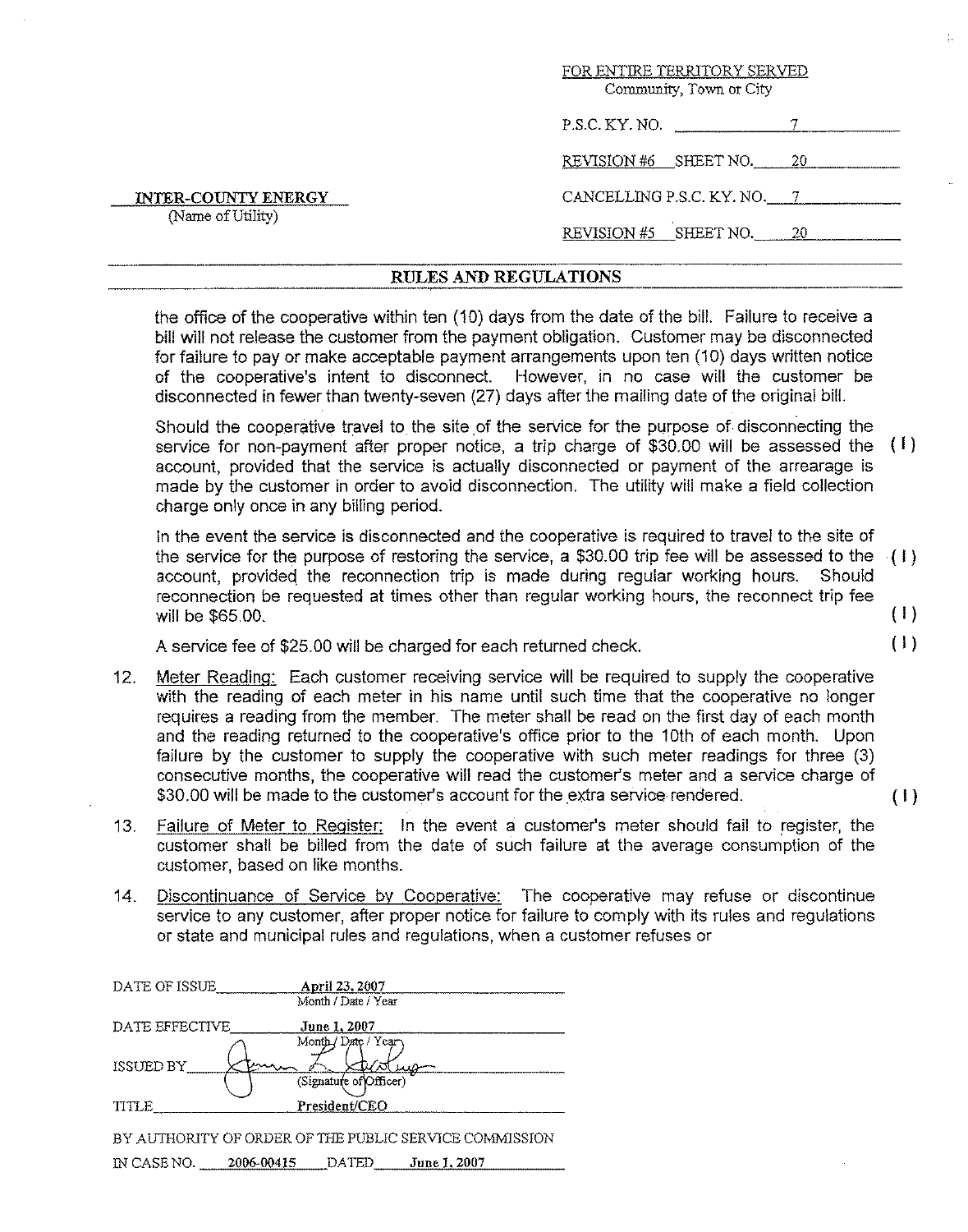|                                                 | FOR ENTIRE TERRITORY SERVED<br>Community, Town or City |      |  |
|-------------------------------------------------|--------------------------------------------------------|------|--|
|                                                 | P.S.C. KY. NO.                                         |      |  |
| <b>INTER-COUNTY ENERGY</b><br>(Name of Utility) | REVISION #6 SHEET NO.                                  | -21  |  |
|                                                 | CANCELLING P.S.C. KY. NO. 7                            |      |  |
|                                                 | REVISION #5 __ SHEET NO.                               | - 21 |  |
|                                                 |                                                        |      |  |

## RULES AND REGULATIONS

negiects to provide reasonable access to the premises, for fraudulent or illegal use of service, or for nonpayment of bills. When a dangerous condition is found to exist on the customer' premises, service shall be cut off without notice or refused. If discontinuance is for nonpayment of bills, the customer shall be given at least ten (10) days written notice, separate from the original bill, and cut off shall be effective no less than 27 days after the mailing of original bill unless prior to discontinuance, a residential customer presents to the cooperative a written certificate, signed by a physician, registered nurse or public health office, that such discontinuance wili aggravate an existing illness or infirmity on the affected premises, in which case discontinuance may be effected not less than thirty (30) days from the date the cooperative notifies the customer, in writing, of state and federal programs which may be available to aid in payment of bills and the office to contact for such possible assistance. All such disconnects will be made in accordance with 807 KAR 5:006, Section 14.

- 15. Reconnect Charge: When service has been discontinued by cooperative, for a period of twelve (12) months or less for any reason, a charge of \$30.00 dollars may be collected by  $(1)$ cooperative before service is restored during regular working hours. Should the above mentioned service be required at times other than regular working hours, this charge will be sixty-five (\$65.00) dollars. (I )
- 16. Termination of Contract by Customer: A customer who has fulfilled his contract terms and wishes to discontinue service must give at least three (3) days notice in writing, in person or by telephone to that effect, unless contract specifies otherwise. Notice to discontinue service prior to expiration of contract term will not relieve customer from any minimum or guaranteed payment under any contract or rate.
- 17. Service Charges for Temporary Service: A customer requesting electric service for a period not exceeding ninety (90) days will be required by the cooperative to pay a temporary service charge equal to \$95.00 dollars to connect and to remove the service. Cooperative will meter  $(N)$ the service and charge for the demand and the kWh that are used on the applicable rates. This rule applies to circuses, carnivals, fairs, temporary construction, temporary mobile homes and the like.

| DATE OF ISSUE          | April 23, 2007                                         |
|------------------------|--------------------------------------------------------|
|                        | Month / Date / Year                                    |
| DATE EFFECTIVE         | June 1, 2007                                           |
|                        | Month / Date / Year                                    |
| ISSUED BY              | مدس                                                    |
|                        | (Signature of Officer)                                 |
| TITLE                  | President/CEO                                          |
|                        |                                                        |
|                        | BY AUTHORITY OF ORDER OF THE PUBLIC SERVICE COMMISSION |
| IN CASE NO. 2006-00415 | June 1, 2007<br>DATED                                  |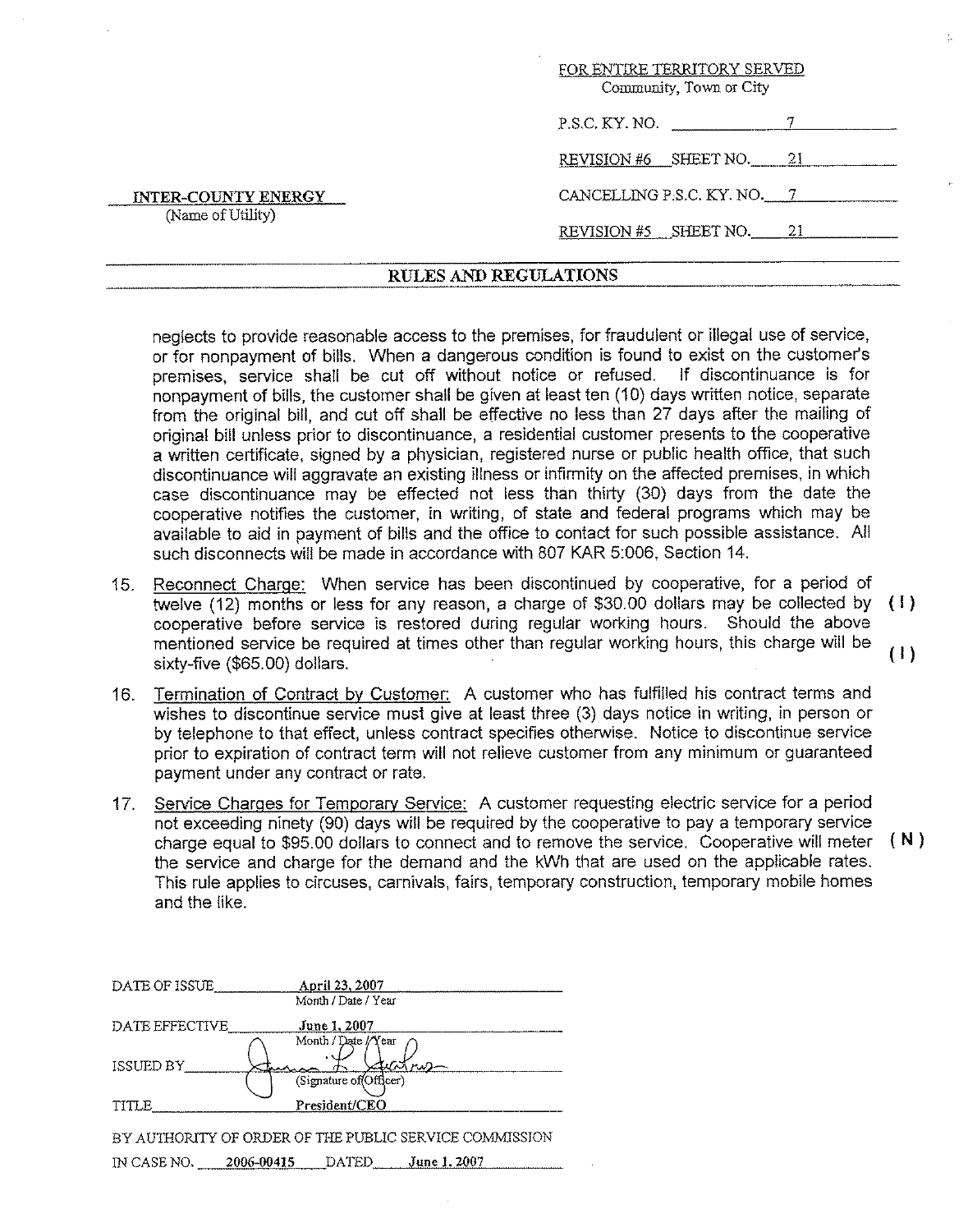|                                                 | FOR ENTIRE TERRITORY SERVED<br>Community, Town or City |
|-------------------------------------------------|--------------------------------------------------------|
|                                                 | P.S.C. KY. NO.                                         |
|                                                 | REVISION #6 SHEET NO. 23                               |
| <b>INTER-COUNTY ENERGY</b><br>(Name of Utility) | CANCELLING P.S.C. KY. NO. 7                            |
|                                                 | REVISION #5 SHEET NO. 23                               |
|                                                 |                                                        |

#### RULES AND REGULATIONS

- 25. Meter Test: The cooperative will, at its own expense, make periodic tests and inspections of its meters in order to maintain a high standard of accuracy. The cooperative will make additional tests or inspections of its meters at the request of the customer. If the tests show that the meter was not more than two (2) percent fast, the testing charge of forty (40) dollars per meter test will be paid by the customer. If the test determines the meter to be in excess of two (2) percent slow or fast, an adjustment will be made in the customer's account in accordance with 807 KAR 5:006, Section 10, 18.
- 26. Normal Distribution Line Extensions: An extension of 1,000 feet or less of single phase line shall be made by the cooperative to its existing distribution line without charge for a prospective customer who shall apply for and contract to use the service for one (1) year or more and provides guarantee for such service. The "service drop" to the customer from the distribution line at the last pole shall not be included in the foregoing measurements. Extension of service to a customer who may require polyphase service may require the customer to pay in advance additional cost of construction which exceeds that for a single phase line.

When an extension of the cooperative's line to serve an applicant or group of applicants amounts to more than 1,000 feet per customer, the cooperative may, if not inconsistent with its filed tariff, require the total cost of the excessive footage over 1,000 feet per customer to be deposited with the cooperative by the applicants, based on the average estimated cost per foot of the total extension.

Each customer receiving service under such extension will be reimbursed under the following plan: Each year for a period of not less than ten (10) years, which for the purpose of this rule shall be the refund period, the cooperative shall refund to the customer or customers who paid for the excessive footage the cost of 1,000 feet of the extension in place for each additional customer connected during the year whose service line is directly connected to the extension installed and not to extensions or laterals there from, but in no case shall the total amount refunded

| DATE OF ISSUE  | April 23, 2007                                         |
|----------------|--------------------------------------------------------|
|                | Month / Date / Year                                    |
| DATE EFFECTIVE | June 1, 2007                                           |
|                | Month / Date / Year                                    |
| ISSUED BY      | ستكهير<br>(Signature of Officer)                       |
| TITLE          | President/CEO                                          |
|                | BY AUTHORITY OF ORDER OF THE PUBLIC SERVICE COMMISSION |
| IN CASE NO.    | - 2006-00415<br>June 1, 2007<br>DATED                  |

 $(T)$  $(1)$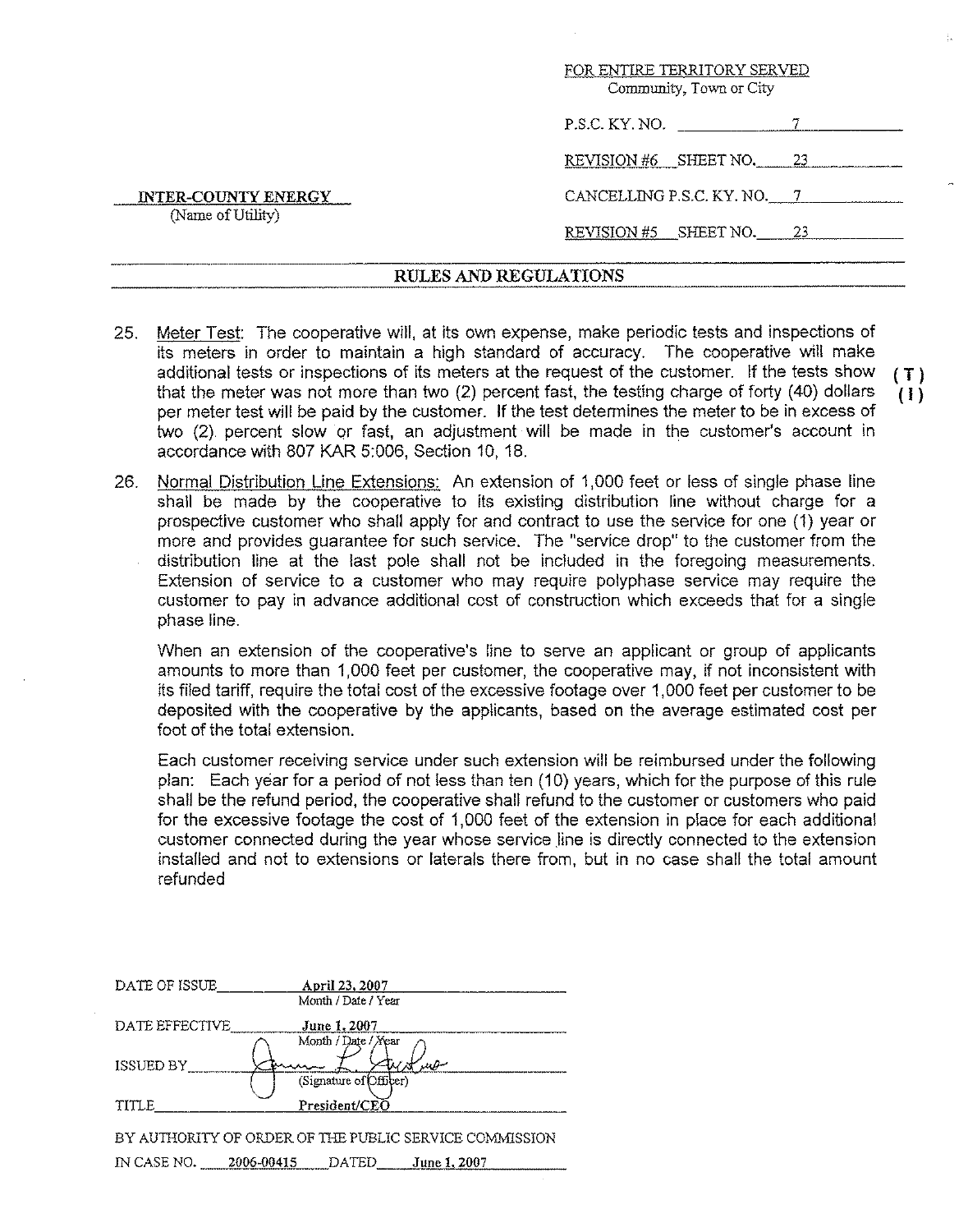#### APPENDIX B

## APPENDIX TO AN ORDER OF THE KENTUCKY PUBLIC SERVICE COMMISSION IN CASE NO, 2006-00415 DATED  $_{\text{Max 31st 2007}}$ .

The following rates and charges are prescribed for the customers in the area served by inter-County Energy Cooperative Corporation. All other rates and charges not specifically mentioned in this Order shall remain the same as those in effect under the authority of the Commission prior to the effective date of this Order.

#### RATES FOR FARM AND HOME SERVICE SCHEDULE <sup>1</sup>

#### Monthly Rate

Customer Charge All kWh Per Month \$8,14 per meter per month \$0.07511

The minimum monthly charge under the above rate shall be \$8.14

## SCHEDULE 1-A FARM AND HOME MARKETING RATE (ETS)

All kWh  $$0.04507$ 

#### SMALL COMMERCIAL AND SMALL POWER SCHEDULE 2

Demand Charge

Customer Charge All kWh Per Month \$4.12 per KW in excess of 10 kW per month \$5.69 per meter per month \$0.07072 per kWh

#### OUTDOOR LIGHTING SERVICE-SECURITY LIGHTS SCHEDULE 6

107,800 Lumen Directional Floodligh 50,000 Lumen Directional Floodligh 27,500 Lumen Directional Floodligh 27,500 Lumen Cobra Head 9,500 Lumen Security Ligh 7,000 Lumen Security Ligh 4,000 Lumen Decorative Colonial Post 9,550 Lumen Decorative Colonial Post

\$31.49 per lamp per month \$17.14 per lamp per month \$12.26 per lamp per month \$11 41 per lamp per month \$9.18 per lamp per month \$9.15 per lamp per month \$11.62 per lamp per month \$14.96 per lamp per month